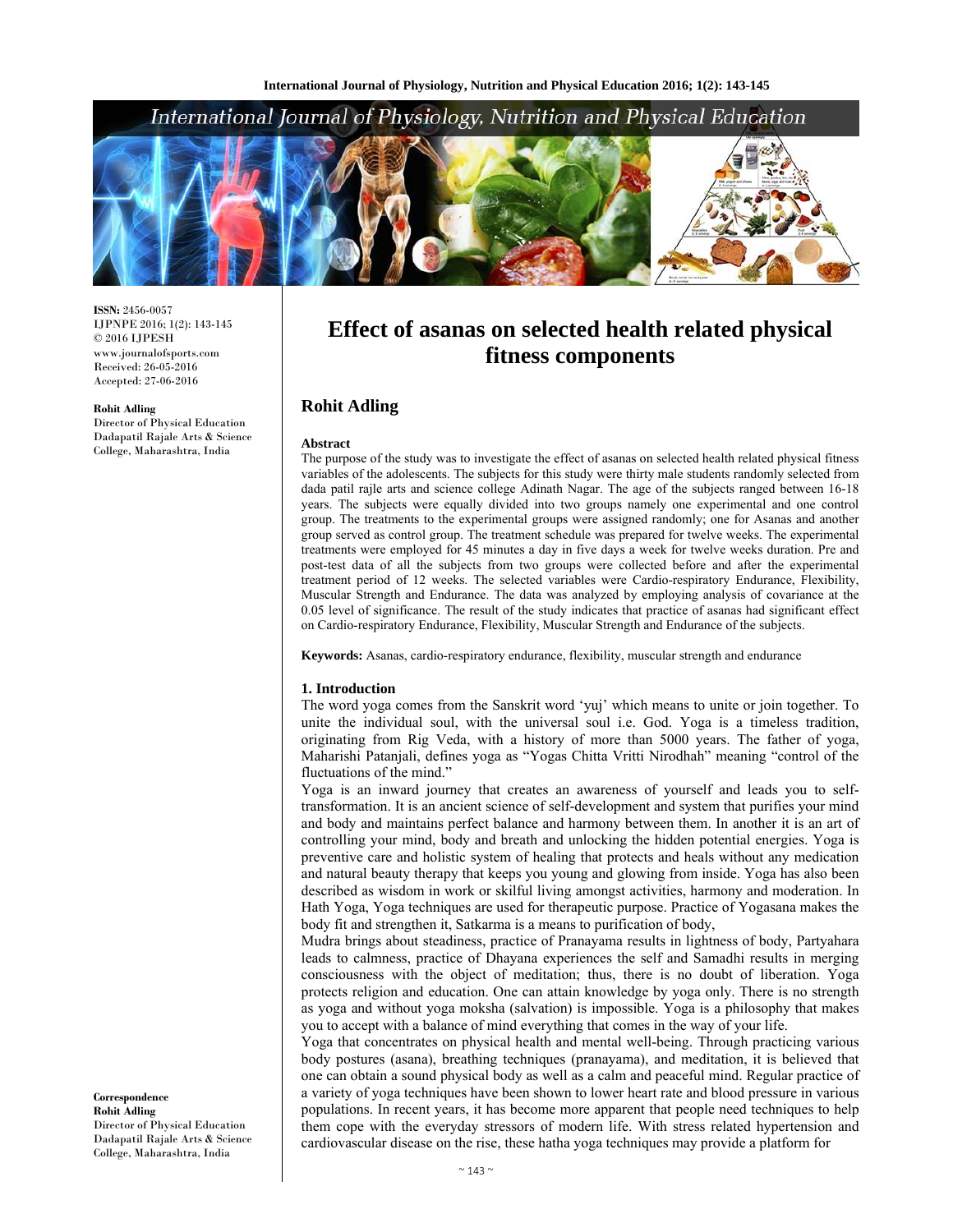International Journal of Physiology, Nutrition and Physical Education

health and well-being. This form of yoga may provide much needed physical and mental therapy.

Asanas are the static posture accredited with values of promoting physical fitness. Element of exertion with characteristics other physical exercises is eliminated in the system of asanas. Asanas have been classified into meditative and cultural poses. The aim of cultural poses is to produce a state of physiological balance in the human body so that it can posses the best organic vigor. Yogic Asanas help in the prevention and cure of many physical diseases, especially those of the digestive tract by regulating the secretion of various duct and ductless gland. Apart from all these yoga is an extremely economic practice.

The word asana is derived from the Sanskrit word *'Aas'* which means 'existence', thus, state of existence is Asana or Position. Patanjali defines Asana as a Steady and Comfortable position so the first and third step that is taking the asana and releasing the asana should also be supporting to the definition. "Practice of Asanas may be called as an Exercise of a perfect scientific method". Asana is a specific position which opens the energy channels and psychic centres. Asanas help to improve the physical fitness of an individual. Asanas are practised to develop the ability to sit comfortably in one position for an extended period of time; it is an ability necessary for meditation. It is necessary for a person to maintain the effective functional capacity of the internal organs. Practice of Asanas removes restlessness, instability, laziness and obesity from the body and provides *satvik* glow and grandeur. In the world, no other activity than the asana have been found which would so minutely effect every muscle, nerve and gland in the body. Asanas are different as far as taking the position (slow & controlled movements), maintaining the position (steadiness, comfort & relaxation) and releasing the position are concerned. The asanas (physical positions) can be progressively achieved or mastered in 4 levels in progression.

- 1. Asana / Position which involve stability, the body is maintained in a particular Asana or longer duration while achieving the stability of the all the muscles, whether stretched or relaxed. The effort in this is to stabilize the body and its processes. This is the first level in Asanas as per the classical definition.
- 2. Once the stability is achieved for certain period of time in any asana, the next level is to feel the comfort in this position. One should be able to maintain the asana comfortably and feel the ease.
- 3. After steadiness and comfort, one should try to progressively relax the muscles, with practice of relaxation, one can experience greater stability and comfort in the position. Once the body is relaxed, the mind also becomes calm and relaxed, which can be introverted or easily focused.
- 4. And finally this mind can be easily focused on object of meditation and higher stages of experience can be realized, this level of asana is related to higher mind, the physical experience is transcended.

It is known for the other effects such as increased efficiency, stamina, increased immune capacity, quiet & calm mind, easy control over emotions, and improvement in attitude. Many studies have been done to highlight the positive effect yoga; this study was an attempt to find out the effect of certain yogic asanas on Cardio respiratory Endurance, Flexibility, Muscular Strength and Endurance of the subjects.

# **1.1 Objective of the Study**

The purpose of the study was to find out the effect of yoga asanas on effect of asanas on selected health related physical fitness components youths studying in college.

# **1.2 Hypothesis**

It was hypothesized that there would be significant changes in the selected health related physical fitness components of the subject who were sedentary in nature, after the training of twelve weeks.

# **2. Methodology**

The purpose of the study was to investigate the effect of asanas on selected health related physical fitness components. The investigator was more interested to find the effect of asanas particularly on the youths who had not been taking part in any other physical activity.

### **2.1 Subjects**

Thirty male student selected from dadapatil rajale arts and Science College. The age of the subjects ranged between 16 – 18 years. The only purpose of selecting subjects over 16 years was to insure that the selected subjects had attained puberty. The subjects were divided into two equal groups and the distribution was done randomly. one experimental groups were (N=15 each) namely Asanas (G1) and the second group served as control group.(N=15 each) (C).

### **2.2 Treatment**

The training schedule was prepared for twelve weeks. The practice schedule included 12 asanas for asanas group initiated and ended with Surya Namaskar asanas only those asanas were selected who plays direct role on the cardio respiratory system. The experimental treatments were employed for 45 minutes a day in five days a week for the period of twelve weeks. The second group served as control groups (C).

### **2.3 Collection of Data**

Cardio-respiratory Endurance, Flexibility, Muscular Strength and Endurance variables chosen for the study. Standard test and measurement procedures were adopted to collect data for the study. The Cardio-respiratory Endurance was measured with the help of 12 mint run and walk. The Flexibility was measured with the help of sit and rich and Muscular Strength and Endurance was measured with the help of sit up test. The Pre and post test data of all the subjects from two groups were collected before and after the experimental period of twelve weeks. The data was analyzed by employing analysis of covariance at the 0.05 level of significance.

#### **3. Results**

**Table:** Ancova and Scheffe's Post HOC Test on Selected Health Related Physical Fitness Components

|                                        | Variables   AG Mean   CG Mean |        | AG Vs CG<br><b>Mean Difference</b> | $\cdot_F$ | Cl     |
|----------------------------------------|-------------------------------|--------|------------------------------------|-----------|--------|
| <b>CRE</b>                             | 1860                          | 1715.5 | $144.5*$                           | $6.774*$  | 107.19 |
| Flexibility                            | 9.88                          | 7.13   | $2.75*$                            | $6.86*$   | 1.46   |
| Muscular<br>Strength $\&$<br>endurance | 21.10                         | 16.95  | 1.25                               | $9.02*$   | 1.542  |

\*Significant at 0.05 level of confidence, Tabulated value F (0.05) (2,  $72$ ) = 3.168

(AG – Asana Group, CG – Control group, CI - Confidence interval)